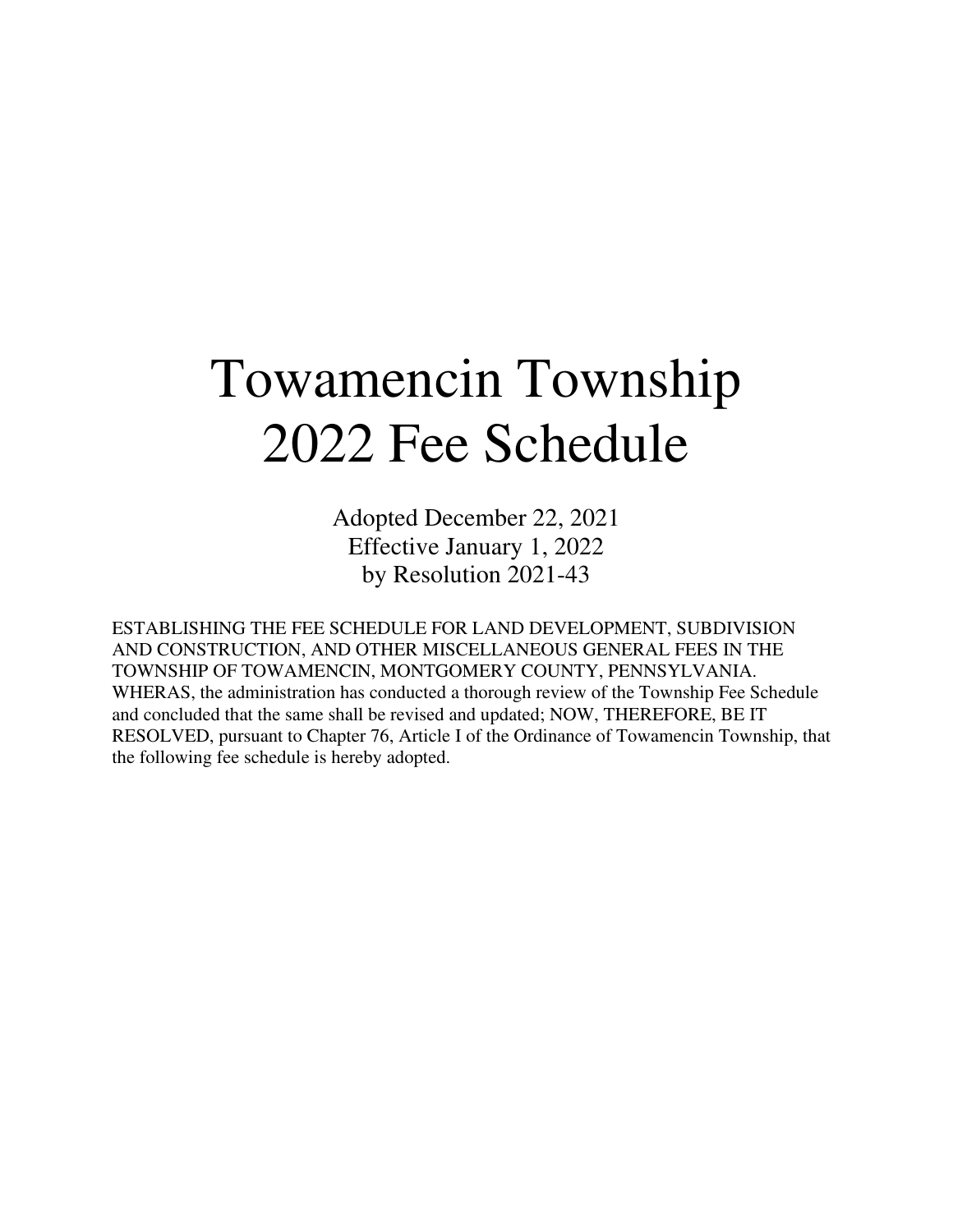# TABLE OF CONTENTS

| <b>CONSTRUCTION AND OCCUPANCY PERMITS</b>             |                |
|-------------------------------------------------------|----------------|
| <b>BUILDING PERMIT</b>                                | 1              |
| Residential                                           | 1              |
| Non-Residential                                       | 1              |
| <b>UCC APPEAL HEARING</b>                             | 1              |
| Residential                                           | 1              |
| Non-Residential                                       | 1              |
| <b>CONTRACTOR REGISTRATIONS</b>                       | $\overline{2}$ |
| <b>Master Electrician</b>                             | $\overline{2}$ |
| Journeyman Electrician                                | $\overline{2}$ |
| <b>Master Plumber</b>                                 | $\overline{2}$ |
| Journeyman Plumber                                    | $\overline{2}$ |
| <b>HVAC</b>                                           | $\overline{2}$ |
| Journeyman HVAC                                       | $\overline{2}$ |
| <b>CERTIFICATE OF OCCUPANCY</b>                       | $\overline{2}$ |
| Residential                                           | $\overline{2}$ |
| Non-Residential                                       | $\overline{2}$ |
| <b>PLUMBING PERMIT</b>                                | $\overline{2}$ |
| ELECTRICAL/MECHANICAL PERMIT                          | 3              |
| <b>FIRE PROTECTION</b>                                | 3              |
| Inspections                                           | 3              |
| <b>Sprinkler Systems</b>                              | 4              |
| Standpipe, Fire Pumps, Underground Water Main Systems | 5              |
| <b>Fire Detection and Alarm Systems</b>               | 5              |
| <b>Restaurant Wet Chemical System</b>                 | 5              |
| <b>Restaurant Mechanical Hood and Duct System</b>     | 5              |
| Smoke Control/Management/Exhaust System               | 5              |
| Gas Suppression Systems or Dry Chemical Systems       | 5              |
| Hazardous or Flammable-type Tank Permit               | 6              |
| <b>Fireworks</b>                                      | 6              |
| <b>Blasting</b>                                       | 6              |
| Fire Reports and Related Information                  | 6              |
| <b>GENERAL PERMITS</b>                                | 6              |
| Demolition                                            | 6              |
| Roofing/Siding                                        | 6              |
| Grading                                               | 6              |
| Stormwater                                            | 6              |
| <b>Holding Tank</b>                                   | 6              |
| <b>Sidewalk and Curbs</b>                             | 6              |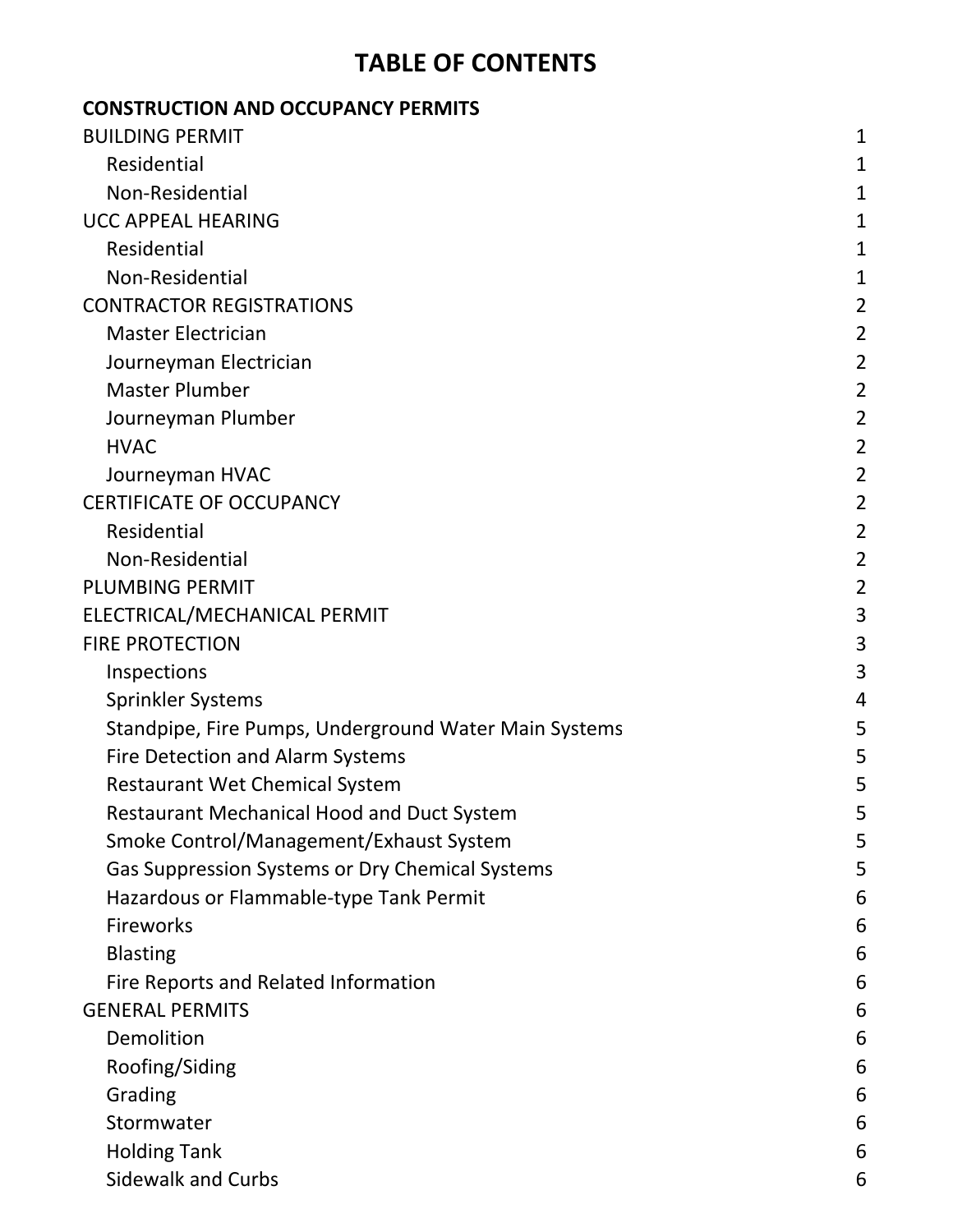#### UTILITY SERVICE FEES

| <b>UTILITY SERVICE FEES</b>                             |   |
|---------------------------------------------------------|---|
| Late Fees                                               | 7 |
| <b>Duplicate Bill</b>                                   | 7 |
| <b>Water Shut-off Reconnection Fee</b>                  | 7 |
| <b>Sewer Collection Admin Fee</b>                       | 7 |
| <b>On-site Septic Inspection</b>                        | 7 |
| On-site Septic System Installation                      | 7 |
| <b>Sewer Certification</b>                              | 7 |
| Sewer EDUs - Residential                                | 7 |
| Sewer EDUs - Non-Residential                            | 7 |
| <b>Sewer Main Extension</b>                             | 7 |
| Alarm Fee                                               | 7 |
| <b>Alarm Violation Fee</b>                              | 7 |
| RIGHT OF WAY/HIGHWAY OCCUPANCY PERMIT                   |   |
| <b>Underground Facilities</b>                           | 7 |
| Above-ground Facilities                                 | 7 |
| Crossings                                               | 7 |
| Seismograph                                             | 7 |
| Other                                                   | 7 |
| <b>ADMINISTRATIVE AND MISCELLANEOUS FEES</b>            |   |
| <b>Copying of Materials</b>                             | 8 |
| <b>Returned Check Fee</b>                               | 8 |
| <b>Administrative Services Rate</b>                     | 8 |
| <b>Public Works Services Rate</b>                       | 8 |
| <b>Manuals and Maps</b>                                 | 8 |
| <b>Meeting Hall Rental</b>                              | 8 |
| <b>Home Based Business Permit</b>                       | 8 |
| <b>Phase I Property Questionnaire</b>                   | 8 |
| <b>Permit Re-inspection Fees</b>                        | 8 |
| <b>Permit Refund</b>                                    | 8 |
| <b>Work without Permits</b>                             | 8 |
| <b>ZONING AND SUBDIVISION AND LAND DEVELOPMENT FEES</b> |   |

| Land Development Fees                 |   |
|---------------------------------------|---|
| Sketch Plan                           | q |
| Minor Land Development or Subdivision | q |
| Land Development or Subdivision       | q |
|                                       |   |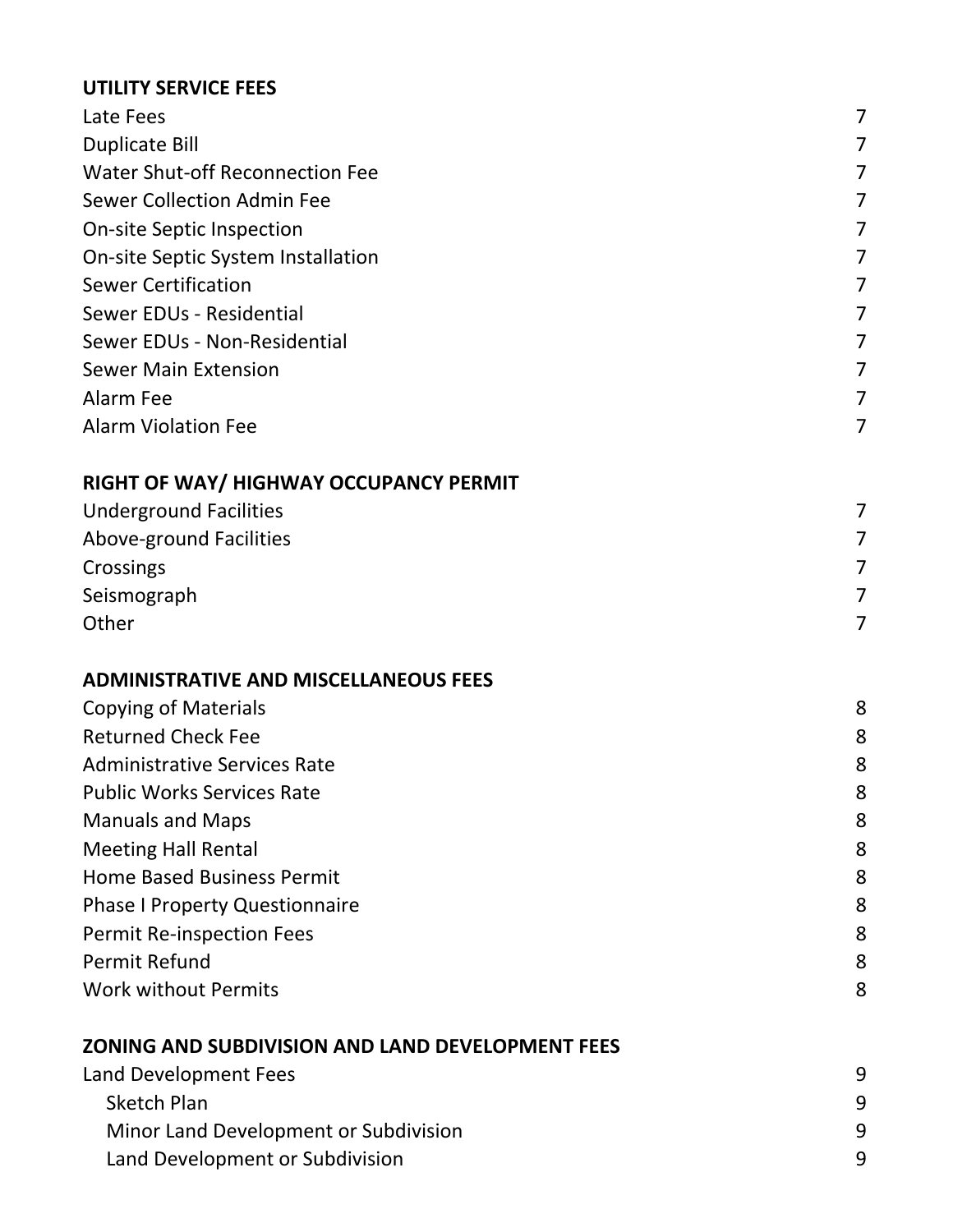| <b>Zoning Fees</b>                                            | 9  |
|---------------------------------------------------------------|----|
| <b>Zoning Permit</b>                                          | 9  |
| (Includes buildings, expansions, decks, fences, walls, signs, |    |
| driveways, solar panels, sheds)                               |    |
| <b>Zoning Compliance Letter</b>                               | 9  |
| <b>Zoning Hearing Board</b>                                   | 9  |
| <b>Conditional Use Application</b>                            | 9  |
| Validity Challenge or Map or Curative Amendment               | 9  |
| Land Development and Zoning Escrows                           | 10 |
| <b>Subdivisions</b>                                           | 10 |
| Land Development - Residential                                | 10 |
| Land Development - Non-Residential                            | 10 |
| <b>Conditional Use Application</b>                            | 10 |
| <b>Zoning Hearing Board</b>                                   | 10 |
| Validity Challenge or Map or Curative Amendment               | 10 |
| Development Impact Fees                                       | 10 |
| Open Space                                                    | 10 |
| <b>Traffic Impact</b>                                         | 10 |
| <b>Public Art</b>                                             | 10 |

#### POLICE FEES

| 11 |
|----|
| 11 |
| 11 |
| 11 |
| 11 |
| 11 |
| 11 |
| 11 |
| 11 |
| 11 |
| 11 |
| 11 |
| 11 |
| 11 |
|    |

#### PARKS AND RECREATION FEES

| Park Rental              | 11 |
|--------------------------|----|
| <b>Ball Field Rental</b> | 11 |
| <b>Tree Memorial</b>     | 11 |
| <b>Bench Memorial</b>    | 11 |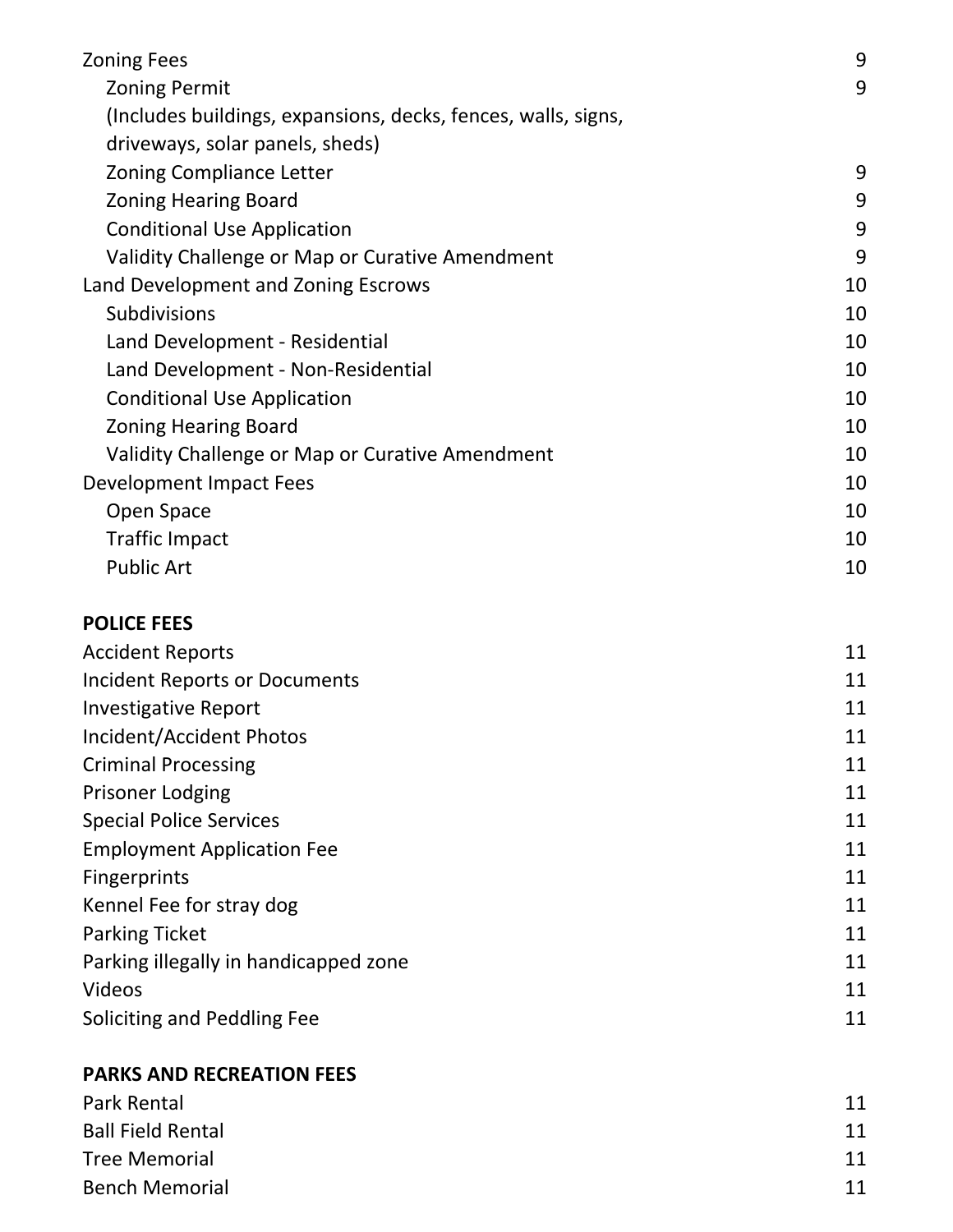# CONSTRUCTION AND OCCUPANCY PERMIT FEES

The State fee for funding of the requirements of the PA Uniform Construction Code has been incorporated into the building permit cost. Your invoice will show an itemization of the fee.

# BUILDING PERMIT\*

| <b>RESIDENTIAL</b>                   |                                                                   |
|--------------------------------------|-------------------------------------------------------------------|
| Single Family                        | $$525 + $.30$ per sf of floor area                                |
| Multi-Unit (townhouses/condo/etc)    | \$375 per unit + \$40 per 100sf over 800 sf per unit              |
| Manufactured Homes                   | $$225 + $.20$ per sf                                              |
| Interior building alterations/repair | \$275 for first 500 sf plus \$100 for each additional 100 sf      |
| Accessory buildings/expansions       | \$175 if less than 400 sf                                         |
|                                      | $$225 + $100$ for each 100 sf if greater than 400 sf              |
| <b>Prefab Buildings</b>              |                                                                   |
| Under 300 sf, no permanent           | Zoning permit only                                                |
| foundation                           |                                                                   |
| Under 300 sf, with permanent         | \$125 (fee includes Zoning review and slab inspection)            |
| foundation                           |                                                                   |
| Over 300 sf                          | Please see accessory building fees                                |
| <b>Decks</b>                         | \$155                                                             |
| <b>Swimming Pools</b>                | in ground - $$455;$ above ground - $$255$                         |
| <b>Solar Panels</b>                  | roof mounted - \$325; ground mounted - \$225                      |
| Antenna                              | \$125                                                             |
| Misc residential cost                | \$125 for first \$1,000 of cost, \$20 for each additional \$1,000 |
|                                      | cost or fraction thereof.                                         |
| <b>NON-RESIDENTIAL</b>               |                                                                   |
| <b>Building Construction</b>         | 2,500 sf or less: \$825                                           |
|                                      | 2,501 sf or greater: \$1,025 base fee                             |
|                                      | - \$325 per 1,000 sf up to 10,000 sf                              |
|                                      | - \$275 per 1,000 sf for 10,001 sf to 50,000 sf                   |
|                                      | - \$225 per 1,000 sf if greater than 50,000 sf                    |
| Trailers and tents (temporary)       | \$175                                                             |
| Cell towers and antenna              | \$175                                                             |
| Misc commercial cost                 | \$175 for first \$1,000 of cost. \$60 for each additional \$1,000 |
|                                      | of cost                                                           |

\*Most building permits also require a Zoning Permit - please see Zoning section (pg 9) for fees.

#### UCC APPEAL HEARING

| Residential                        | S750 per lot plus escrow               |
|------------------------------------|----------------------------------------|
| Non-Residential                    | $\frac{1}{2}$ ,500 per lot plus escrow |
| Escrow of \$1,000 per applications |                                        |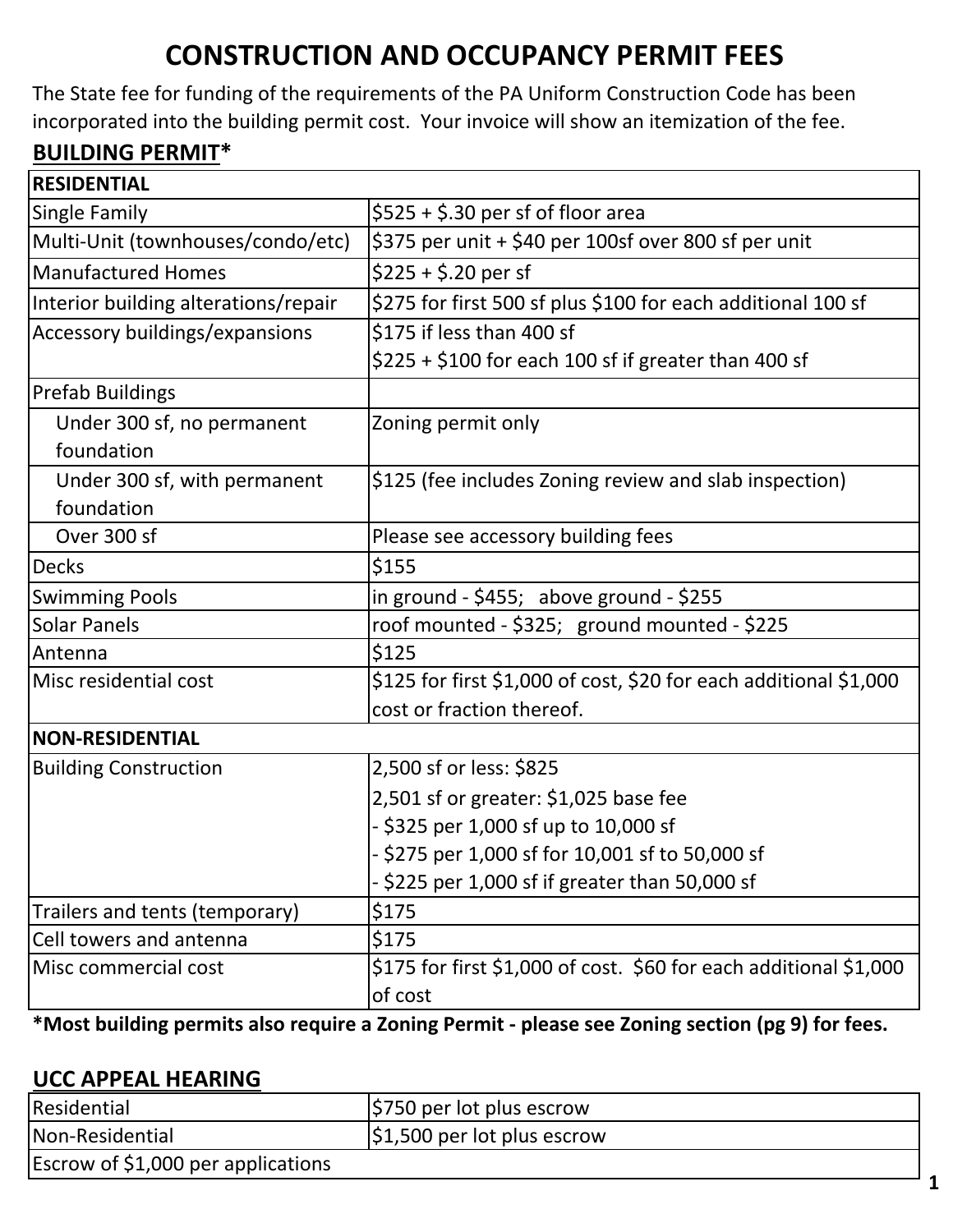## CONTRACTOR REGISTRATIONS

| Master Electrician     | New: \$65.00, Renewal: \$45.00 |
|------------------------|--------------------------------|
| Journeyman Electrician | New: \$45.00, Renewal: \$40.00 |
| Master Plumber         | New: \$65.00, Renewal: \$45.00 |
| Journeyman Plumber     | New: \$40.00, Renewal: \$30.00 |
| <b>HVAC</b>            | New: \$40.00, Renewal: \$30.00 |
| Journeyman HVAC        | \$20                           |

\*All electrical inspectors must be duly register with credentials, testing, or certifications equal to that of a Master Electrician\*

## CERTIFICATE OF OCCUPANCY

| <b>RESIDENTIAL</b>             |                                                                                     |  |
|--------------------------------|-------------------------------------------------------------------------------------|--|
| Change in Ownership-apt/condo  | \$120                                                                               |  |
| Change in Owership-mobile home | \$75                                                                                |  |
| Change in Ownership-all other  | \$130                                                                               |  |
| Residential - no sewer or      | \$60                                                                                |  |
| sidewalk/curbs                 |                                                                                     |  |
| New construction               | \$90 per unit                                                                       |  |
| 2 or more re-inspections       | \$50                                                                                |  |
| Fire sprinkler system          | \$75                                                                                |  |
| <b>NON-RESIDENTIAL</b>         |                                                                                     |  |
|                                | Change in ownership, use, occupancy \$150 + \$35 per unit for hotels and apartments |  |
| or tenant                      |                                                                                     |  |
| Fire sprinkler riser           | \$75                                                                                |  |
| New Construction               | \$200 for first 5,000 sf + \$10 each additional 1,000 sf                            |  |

#### PLUMBING PERMIT

| Building sewer or water service | \$125                                                           |
|---------------------------------|-----------------------------------------------------------------|
| (lateral)                       |                                                                 |
| Building sewer (trap)           | \$80                                                            |
| Each fixture, trap, appliance   | \$80 for first three fixtures, \$25 per each additional fixture |
| Sump-pump drain to storm water  | \$80                                                            |
| facility                        |                                                                 |
| Sewer lateral disconnect or     | \$80                                                            |
| repair/plumbing disconnect      |                                                                 |
| Misc plumbing                   | \$80 for first \$1,000 of cost                                  |
|                                 | \$25 for each additional \$1,000 (\$1,001 to \$50,000)          |
|                                 | \$5 for each additional \$1,000 over \$50,000                   |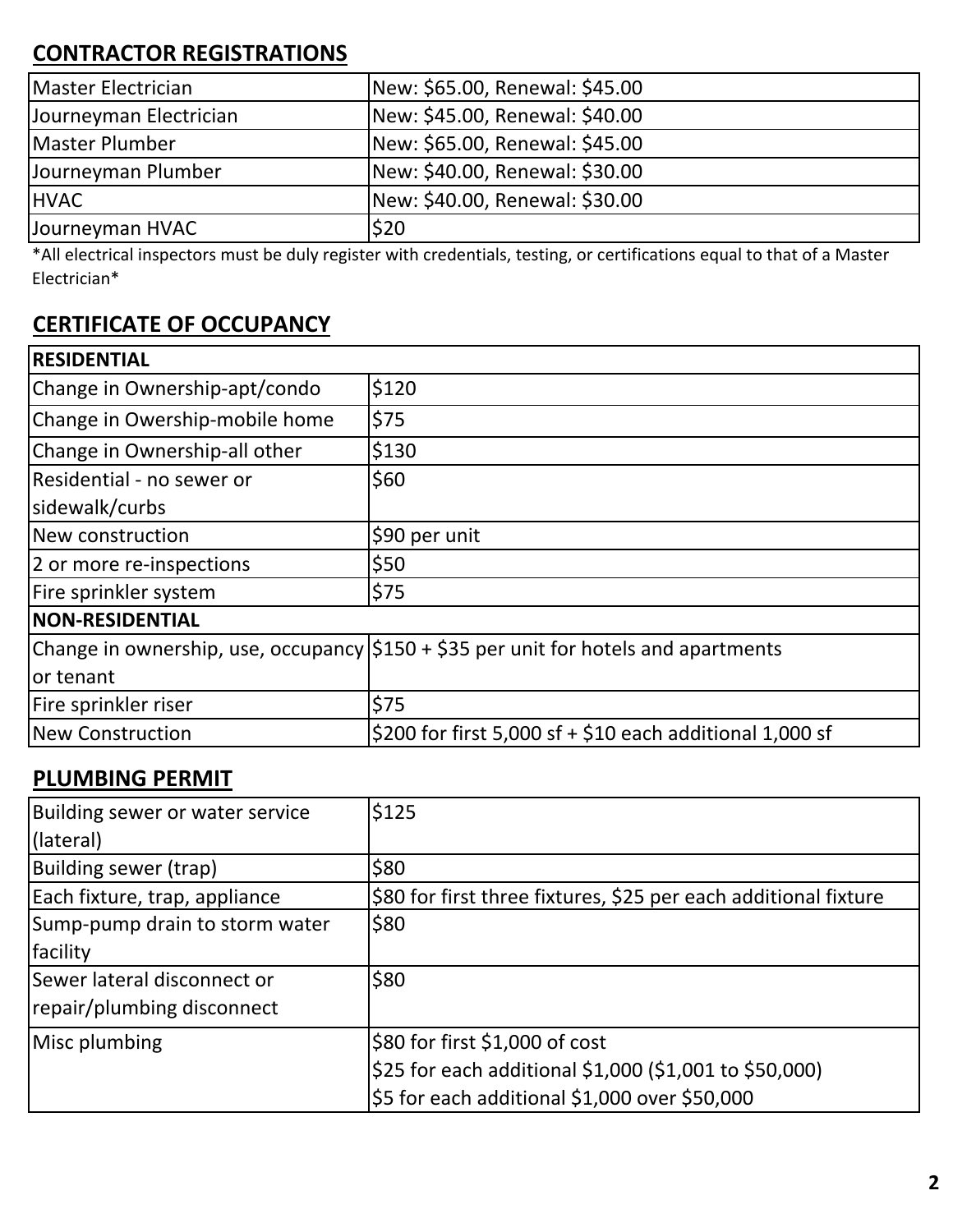| <b>RESIDENTIAL</b>                 |                                                                 |
|------------------------------------|-----------------------------------------------------------------|
| New construction, replacement,     | \$170 for first \$1,000 cost of construction                    |
| <b>renovations</b>                 | \$25 per \$1,000 for \$1,001 to \$10,000 cost of construction   |
| (includes generator and propane    | \$20 per \$1,000 for \$10,001 to \$50,000 cost of construction  |
| connections)                       | \$10 per \$1,000 for \$50,001 to \$500,000 cost of construction |
|                                    | \$5 per \$1,000 greater than \$500,000 cost of construction     |
| HVAC unit repair or replacement    | \$80                                                            |
| <b>Reconnection Inspection Fee</b> | \$80                                                            |
| <b>COMMERCIAL</b>                  |                                                                 |
| New construction, replacement,     | \$200 for first \$1,000 cost of construction                    |
| <b>renovations</b>                 | \$35 per \$1,000 for \$1,001 to \$10,000 cost of construction   |
|                                    | \$25 per \$1,000 for \$10,001 to \$50,000 cost of construction  |
|                                    | \$10 per \$1,000 for \$50,001 to \$500,000 cost of construction |
|                                    | \$5 per \$1,000 greater than \$500,000 cost of construction     |
| HVAC unit repair or replacement    | \$80 per unit                                                   |
| <b>Reconnection Inspection Fee</b> | \$80                                                            |

When the nature of the work is for routine repairs, maintenance or replacement, the Township Secretary may issue an annual permit for pre-designated sites upon the payment of a fee of \$250 per annum, payable January 1st of each year and with the following stipulations:

1) Annual permits for the routine repair, maintenance, or replacement of electrical work and equipment may be issued to owners/occupants of a building regularly employing one or more electricians on the premise.

2) Prior to the issuance of an annual permit, a complete list of all pre-designated sites shall be submitted to the Township Secretary.

3) Each holder of an annual permit shall maintain a record of all work in the nature of replacement or repairs.

## FIRE PROTECTION

#### **INSPECTIONS**

| <b>Business/Commercial/Industrial</b> |                                                                |
|---------------------------------------|----------------------------------------------------------------|
| $\mu$ p to 5,000 sf                   | \$95                                                           |
| 5,001-10,000 sf                       | \$140                                                          |
| 10,001-25,000 sf                      | \$210                                                          |
| 25,001-50,000 sf                      | \$280                                                          |
| 50,001-100,000 sf                     | \$350                                                          |
| 100,001-200,000 sf                    | \$420                                                          |
| over 200,000 sf                       | $\frac{1}{2}420$ plus \$2.50 per each thousand sf over 200,000 |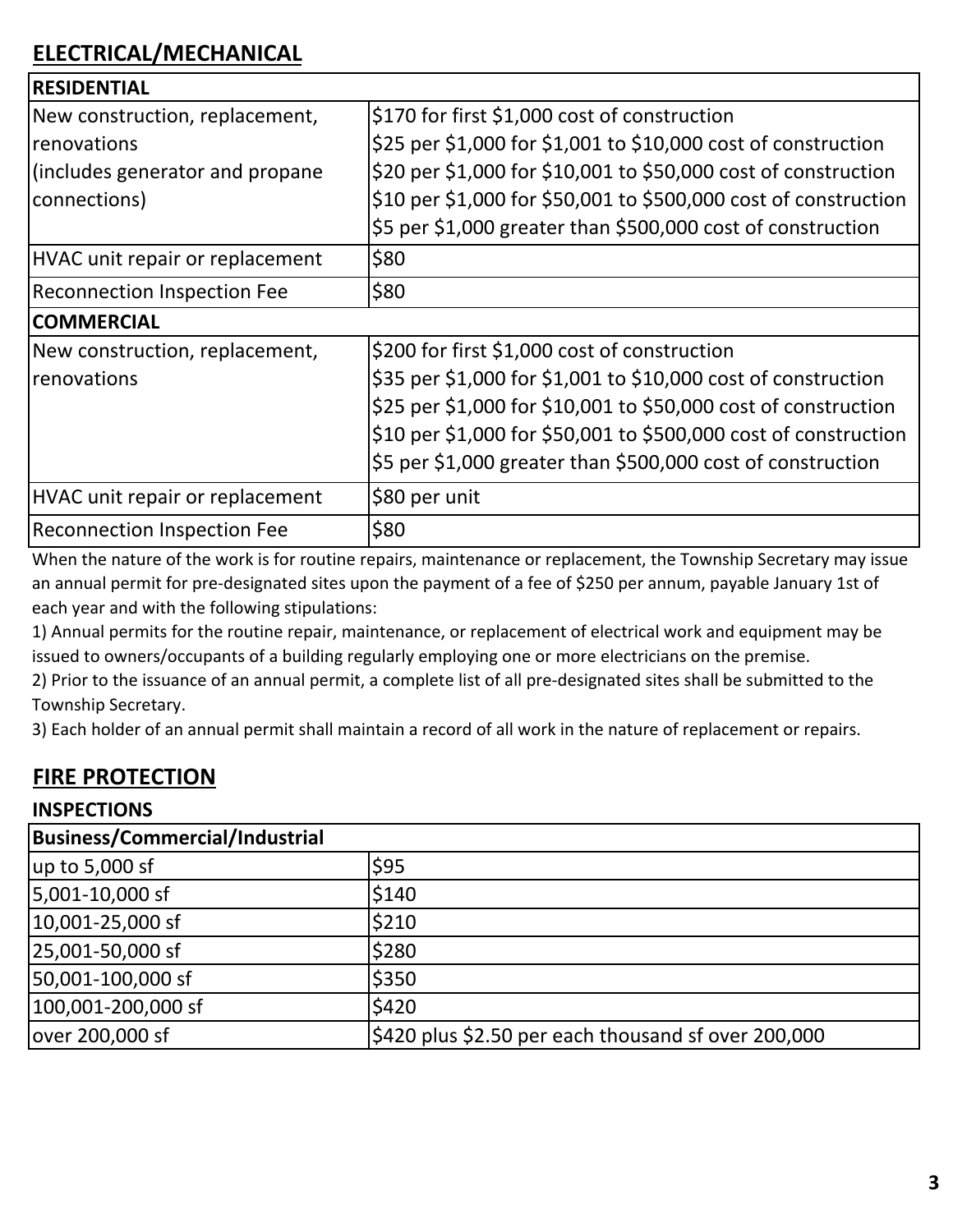| <b>Church/School/Daycare</b>            |                                                            |  |
|-----------------------------------------|------------------------------------------------------------|--|
| Up to 5,000 sf                          | \$75                                                       |  |
| 5,001-10,000 sf                         | \$95                                                       |  |
| 10,001-25,000 sf                        | \$140                                                      |  |
| 25,001-50,000 sf                        | \$210                                                      |  |
| 50,001-100,000 sf                       | \$280                                                      |  |
| 100,001-200,000 sf                      | \$350                                                      |  |
| over 200,000 sf                         | \$350 plus \$2.50 per each thousand sf over 200,000        |  |
| Hotel/Motel/Rooming House/Bed&Breakfast |                                                            |  |
| per unit                                | \$15/unit plus commercial sf rate for common space         |  |
| <b>Institutional Facility</b>           |                                                            |  |
| Independent Living/Assisted             | \$15/unit plus commercial sf rate for common space         |  |
| Living/Personal Care Units              |                                                            |  |
| <b>Rental Units</b>                     |                                                            |  |
| Single family/multi                     | 1 - 4 units: $$75$ per unit                                |  |
| family/townhouse, condo                 | 5+ units: \$25 per unit plus commercial sf rate for common |  |
|                                         | space                                                      |  |

#### Fire Protection Plan Review Schedule:

All fire protection review fees with inspections include:

- One preliminary inspection of the partially installed system.
- One final inspection of the installed system.
- Additional inspection fees are hourly including travel time (min. fee is \$150)
- A minimum of 72 hours notice for inspections is required.

#### SPRINKLER SYSTEMS

| <b>Non-Residential</b> |                                                  |
|------------------------|--------------------------------------------------|
| Number of Sprinklers   |                                                  |
| $1 - 10$               | \$325                                            |
| 11-20                  | \$625                                            |
| 21-100                 | \$1,125                                          |
| 101-200                | \$1,375                                          |
| 201-300                | \$1,625                                          |
| 301-500                | \$1,875                                          |
| Over 500               | \$1,875 plus \$2.50 for each sprinkler over 500. |
| <b>Residential</b>     |                                                  |
| Number of Sprinklers   |                                                  |
| $1 - 10$               | \$250                                            |
| 11-25                  | \$375                                            |
| 26-50                  | \$450                                            |
| 51-100                 | \$500                                            |
| over 100               | \$500 plus \$2.50 for each sprinkler over 100    |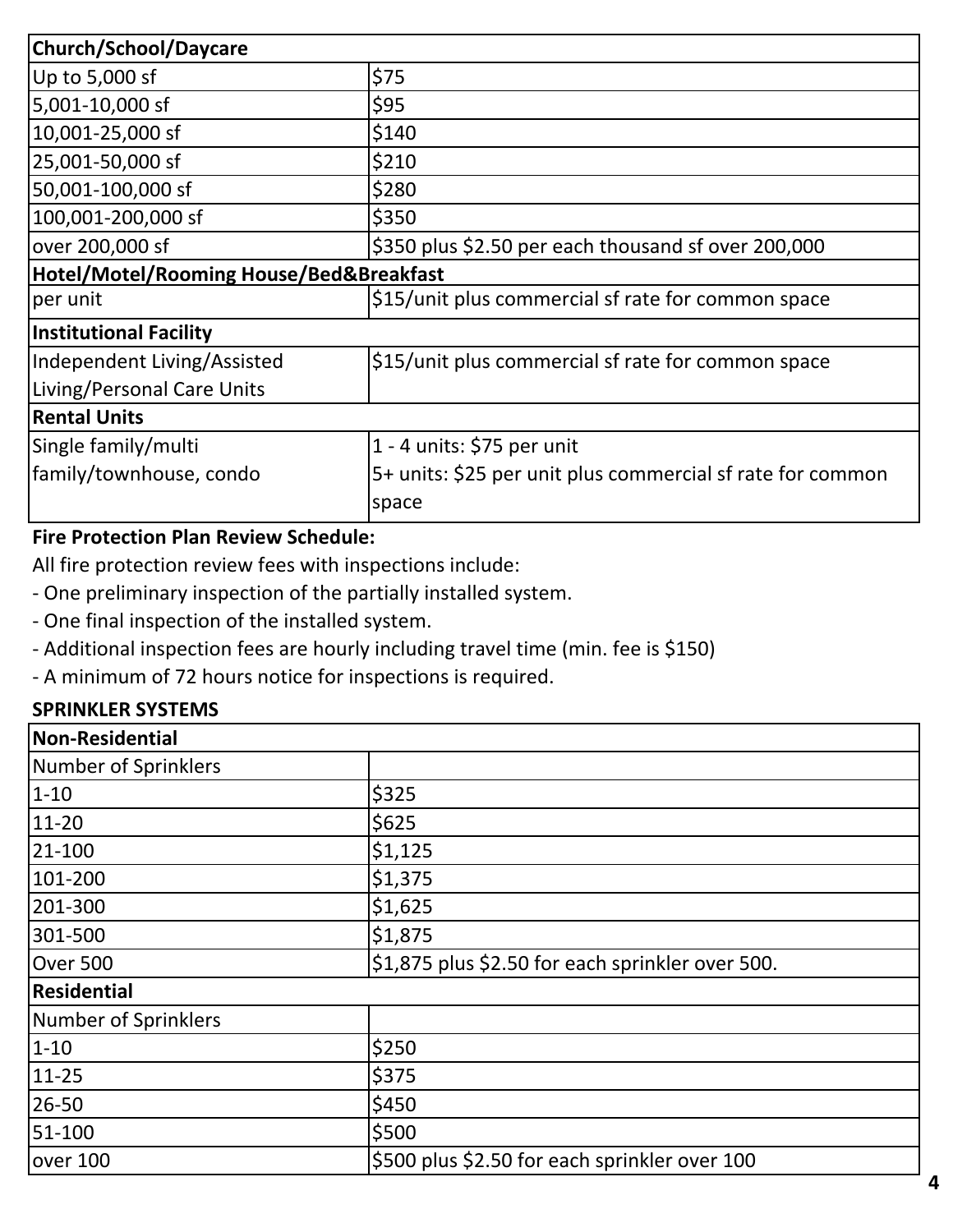#### STANDPIPE, FIRE PUMPS, UNDERGROUND WATER MAIN SYSTEMS

| Standpipe              |       |
|------------------------|-------|
| <b>Fire Pumps</b>      | \$495 |
| Underground water main | \$700 |

#### FIRE DETECTION AND ALARM SYSTEMS

| Number of Alarm Devices |                                                    |
|-------------------------|----------------------------------------------------|
| $1-5$                   | \$300                                              |
| $6 - 10$                | \$600                                              |
| $11 - 25$               | \$725                                              |
| 26-50                   | \$875                                              |
| $51 - 75$               | \$1,175                                            |
| 76-100                  | \$1,325                                            |
| $101 - 125$             | \$1,525                                            |
| Over 125                | \$1,525 plus \$2.50 per additional device over 125 |

#### RESTAURANT WET CHEMICAL SYSTEM

| Number of Nozzles: |                                             |
|--------------------|---------------------------------------------|
| $1-5$              | \$375                                       |
| $6 - 15$           | \$625                                       |
| $16-30$            | \$825                                       |
| $31-50$            | \$1,025                                     |
| Over 50            | \$1,025 plus \$2.50 for each nozzle over 50 |

#### RESTAURANT MECHANICAL HOOD AND DUCT SYSTEM

| Mechanical Hood | $ $ \$875 for system                                       |
|-----------------|------------------------------------------------------------|
|                 | \$450 for each additional system reviewed at the same time |
|                 | and at the same building                                   |

#### SMOKE CONTROL/MANAGEMENT/EXHAUST SYSTEM

| Smoke control/management | $\frac{1}{2}$ ,025 minimum per system plus hourly rate after 12 hours. |
|--------------------------|------------------------------------------------------------------------|
|                          |                                                                        |

#### GAS SUPPRESSION SYSTEMS OR DRY CHEMICAL SYSTEMS

| $1 - 50$   | \$625                                                         |
|------------|---------------------------------------------------------------|
| 51-100     | \$725                                                         |
| 101-200    | \$775                                                         |
| 201-300    | \$825                                                         |
| 301-400    | \$975                                                         |
| 401-500    | \$1,050                                                       |
| 501-750    | \$1,100                                                       |
| 751-1000   | \$1,150                                                       |
| Over 1,000 | $\mid$ \$1,150 plus \$0.95 for each pound of Agent over 1,000 |
|            |                                                               |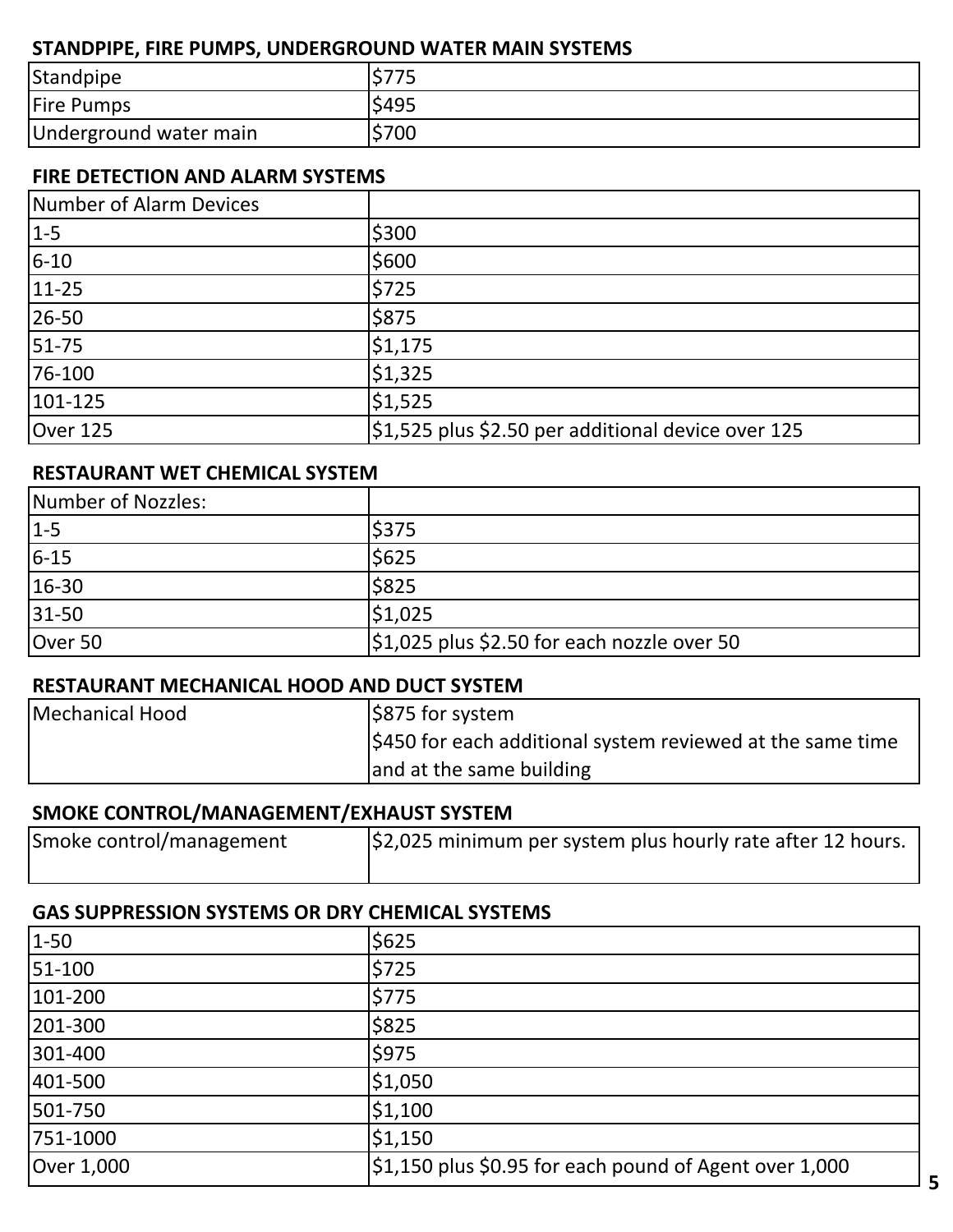#### HAZARDOUS OR FLAMMABLE-TYPE TANK PERMIT

Permits are required for both above ground and below ground storage tanks to include, but not limited to fuel oil and gasoline tanks.

| All Residential tanks (install and | \$100        |
|------------------------------------|--------------|
| removal)                           |              |
| Non-Residential tanks              | <b>S175</b>  |
| Tank removal (res or non-res)      | \$225        |
| Gasoline dispensing system         | S75 per pump |

NOTE: A zoning permit is required for propane tank installation and removal to confirm that the size and placement of the tank is in compliance with Township Zoning regulations and to confirm when the hazard has been abated when the tank is removed.

#### **FIREWORKS**

| Public or Private display            | \$170                            |  |
|--------------------------------------|----------------------------------|--|
| <b>BLASTING</b>                      |                                  |  |
| Each 5 day blasting period           | \$170                            |  |
| FIRE REPORTS AND RELATED INFORMATION |                                  |  |
| Copies of Fire Reports               | \$100 to Towamencin Fire Company |  |
| CD-ROM containing copies of fire     | \$150                            |  |
| photos                               |                                  |  |

\*\*All photographs remain the property of Towamencin Township and may not be reproduced or sold without written permission from the Township.\*\*

## GENERAL PERMITS - ALL USE GROUPS

| Demolition                | \$225 for first 1,000 sf + \$35 for each additional 1,000 sf  |  |
|---------------------------|---------------------------------------------------------------|--|
| Roofing/Siding            | \$100 for first \$5,000 of cost + \$5 each additional \$1,000 |  |
| Grading/Stormwater Permit |                                                               |  |
| less than 1,000 CY        | $$100 + escrow$                                               |  |
| <b>Grading Escrow</b>     |                                                               |  |
| Residential/Non-res       | \$1,000                                                       |  |
| <b>Holding Tank</b>       |                                                               |  |
| Permit                    | $$275 + $5$ per EDU                                           |  |
| Escrow                    | \$1,000                                                       |  |
| Sidewalks & Curbs         |                                                               |  |
| Permit                    | \$95                                                          |  |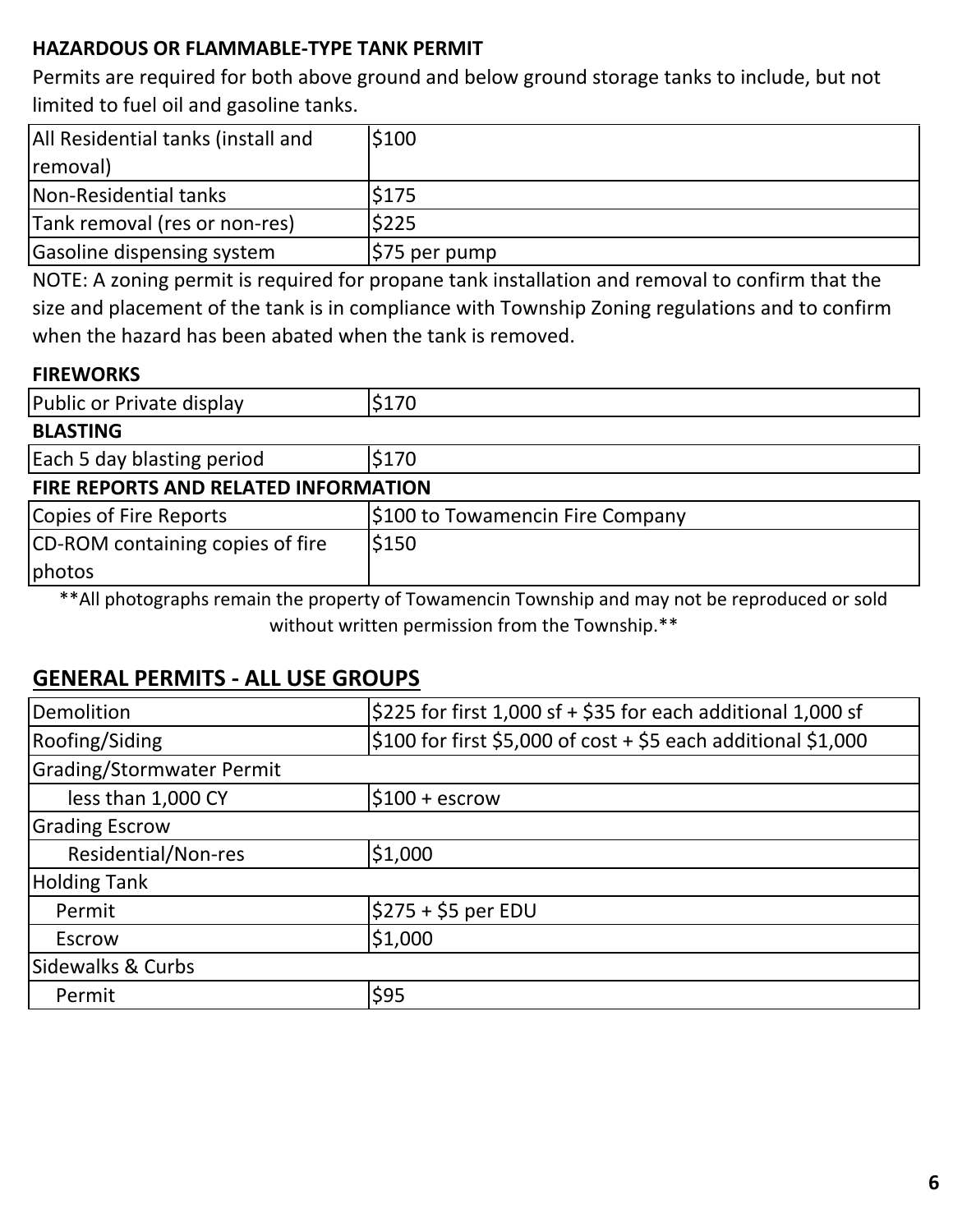# UTILITY SERVICE FEES

| <b>LATE FEES</b>                     | 1.5% for each 30 days late                               |
|--------------------------------------|----------------------------------------------------------|
| <b>DUPLICATE BILL</b>                | \$2.00                                                   |
| <b>WATER SHUT-OFF RECON. FEE</b>     | \$25                                                     |
| <b>SEWER COLLECTION ADMIN FEE</b>    | \$50                                                     |
| <b>ON-SITE SEPTIC INSPECTION</b>     | \$30 annually                                            |
| <b>SEWER CERTIFICATION</b>           | \$25 per certification                                   |
| <b>ON-SITE SEPTIC SYSTEM INSTALL</b> | \$70                                                     |
| <b>ESCROW</b>                        | \$1,000                                                  |
| <b>SEWER EDU'S - RESIDENTIAL</b>     | \$1,154 per EDU to Towamencin Township,                  |
|                                      | \$2,129 to TMA, \$2500 escrow                            |
| <b>SEWER EDU'S - NON-RESIDENTIAL</b> | \$1,014 per EDU to Towamencin Township,                  |
|                                      | \$1,870 to TMA, \$2500 escrow                            |
| <b>SEWER MAIN EXTENSION</b>          | \$70                                                     |
| <b>ESCROW</b>                        | \$1,000                                                  |
| <b>ALARM FEE</b>                     |                                                          |
| Automatic protective device          | \$40 (connected to designated trunk line)                |
|                                      | \$25 (connected to an answer service or central station) |
| <b>ALARM VIOLATION FEE</b>           |                                                          |
| False activiations-per offense:      | \$30 - 2nd & 3rd activation                              |
| 1st & 2nd offense - warnings         | 4th through 12th activation-fee increase by \$25 for     |
|                                      | each subsequent offense                                  |
|                                      | \$300 - 13+ activations                                  |
|                                      |                                                          |

# RIGHT OF WAY/HIGHWAY OCCUPANCY PERMIT

UNDERGROUND FACILITIES (Ex: pipe lines, buried cable with pedestals, conduit, manholes, headwall, inlet, grate. This fee is calculated on the total lineal feet of the facility or facilities being permitted within the right-of-way, regardless of whether the surface is opened.)

| Physically connect facility                                                                         | \$50 for first 50 feet, \$20 each additional 100 feet         |  |
|-----------------------------------------------------------------------------------------------------|---------------------------------------------------------------|--|
| <b>ROAD OPENING</b>                                                                                 | \$120                                                         |  |
| <b>ABOVE-GROUND FACILITIES</b> (Ex: poles, guys and/or anchors if installed independently of poles) |                                                               |  |
| Physically connect facility                                                                         | \$70 for first 10 facilities, \$10 each appurtenances over 10 |  |
| <b>CROSSINGS</b> (Ex: overhead tipples, conveyors, pedestrian walkways, under-grade subways, mines) |                                                               |  |
| <b>Fee</b>                                                                                          | \$120                                                         |  |
| <b>SEISMOGRAPH</b> (Ex: vibriosis method (ex: prospecting for oil/gas))                             |                                                               |  |
| Fee                                                                                                 | \$95 for the first mile, \$20 each additional mile            |  |
|                                                                                                     |                                                               |  |
| PA One call referral                                                                                | \$5                                                           |  |
| <b>OTHER</b>                                                                                        |                                                               |  |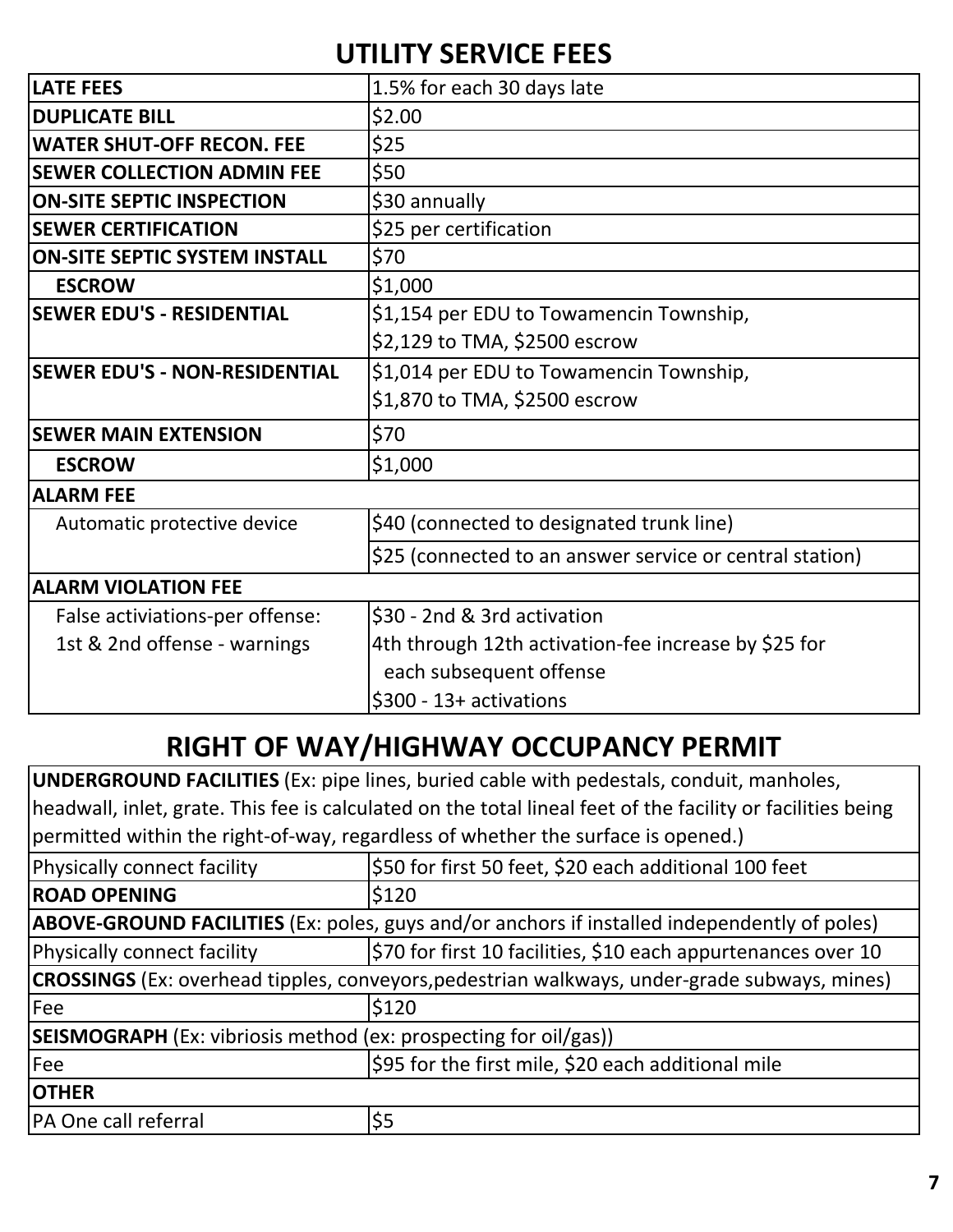# ADMINISTRATIVE AND MISCELLANEOUS FEES

| <b>COPYING OF MATERIALS</b>         |                                                                |
|-------------------------------------|----------------------------------------------------------------|
| Photocopies                         | \$0.25 per page $+$ admin fee when applicable                  |
| Large format copies                 | \$10 + amount of the 3rd party copy bill. A deposit of \$25 is |
|                                     | required for plan sets of 10 sheets or more.                   |
| <b>RETURNED CHECK FEE</b>           | \$25                                                           |
| <b>ADMINISTRATIVE SERVICES RATE</b> | \$40 per hour                                                  |
| <b>PUBLIC WORKS SERVICES RATE</b>   | \$40 per hour                                                  |
| <b>MANUALS AND MAPS</b>             |                                                                |
| <b>Zoning Code</b>                  | \$30                                                           |
| Land Use and Design Manual          | \$30                                                           |
| Subdivision and Land                | \$30                                                           |
| Development                         |                                                                |
| All maps                            | \$10                                                           |
| <b>MEETING HALL RENTAL</b>          |                                                                |
| Large Room:                         | \$75 per occupancy                                             |
| Small classroom:                    | \$25 per occupancy                                             |
| <b>HOME BASED BUSINESS PERMIT</b>   | \$120                                                          |
| <b>PHASE I REVIEW</b>               | \$100                                                          |
| <b>DONATION BIN</b>                 | \$70 per year                                                  |

#### PERMIT RE-INSPECTION FEES

A re-inspection fee may be charged for inspections after second follow-up to cover salary,

overhead and expenses. A re-inspection fee of \$50 will be charged for all inspections after the second follow-up.

If the Township determines that the permitted work is of sufficient magnitude or importance to warrant assignment of one or more employees to inspect the permitted work on a more than spot basis, the permittee shall be charged for all salary, overhead and expense incurred by each assigned inspector and the township.

#### PERMIT REFUND

Requests for refund of permit fees must be submitted in writing.

Administrative fee:  $\frac{1}{25}$  if no review or inspection has been completed \$100 if review completed, no inspection completed

No refunds will be granted once inspections have been completed. Applicant has 180 days to revise and resubmit denied plans. After 180 days, a new application must be submitted.

#### SPECIAL INSPECTIONS AND/OR PLAN REVIEW

Towamencin Township may from time to time contract with a third party for inspections and/or plan reviews for any permits. Costs will be the actual incurred cost plus a 15% administration fee.

#### WORK WITHOUT PERMITS

Citations may be issued for any work begun without proper permits.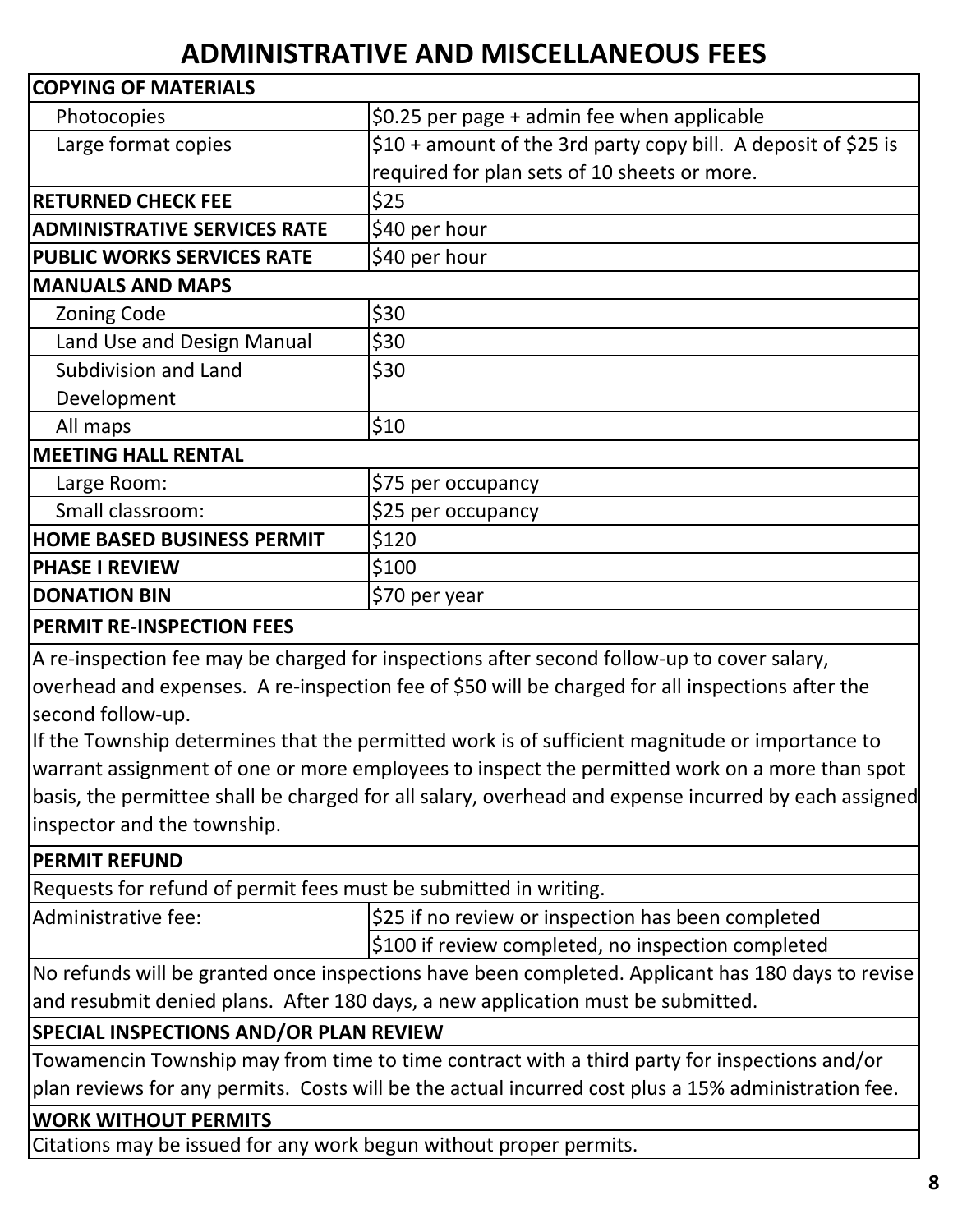# ZONING AND SUBDIVISION AND LAND DEVELOPMENT FEES

#### LAND DEVELOMENT FEES

| <b>Sketch Plan</b>                           |                                                                  |  |
|----------------------------------------------|------------------------------------------------------------------|--|
| Residential/Non-Residential                  | <b>Escrow only</b>                                               |  |
| <b>Minor Land Development or Subdivision</b> |                                                                  |  |
| Residential                                  | \$300 plus escrow                                                |  |
| Non Residential                              | \$500 plus escrow                                                |  |
| <b>Land Development or Subdivision</b>       | <b>RESIDENTIAL</b>                                               |  |
|                                              |                                                                  |  |
| <b>Preliminary Plan</b>                      | \$125 per lot or dwelling unit + escrow                          |  |
| <b>Final Plan</b>                            | \$500 plus escrow                                                |  |
|                                              | <b>NON RESIDENTIAL</b>                                           |  |
| Land Development - Prelim Plan               | \$1,000 Preliminary Plan plus escrow                             |  |
| Land Development - Final Plan                | \$250 Final Plan + \$20 per 1,000 sf of gross building area plus |  |
|                                              | escrow                                                           |  |
| Subdivision - Prelim Plan                    | $$500 + $150/$ lot plus escrow                                   |  |
| Subdivision - Final Plan                     | \$800 plus escrow                                                |  |

#### ZONING FEES

Zoning Permit (Any change in use or exterior land improvement requires a zoning permit - Includes buildings, expansions, decks, fences, walls, signs, driveways, solar panels, sheds)

| Residential:                         | \$95                                                                  |
|--------------------------------------|-----------------------------------------------------------------------|
| Non-Residential:                     | \$120                                                                 |
| <b>Temporary Signs:</b>              | \$70                                                                  |
| Waiver of damages:                   | \$500 escrow                                                          |
| Sign placement engineer review       | \$500 escrow                                                          |
| <b>Zoning/Land Use Review Letter</b> |                                                                       |
| Residential:                         | \$105                                                                 |
| Non-Residential:                     | \$160, \$10 per unit additional for multi-units                       |
| <b>Zoning Hearing Board</b>          |                                                                       |
| Residential                          | \$750 per lot plus escrow                                             |
| Non Residential                      | \$1,500 per lot plus escrow                                           |
| <b>Conditional Use Application</b>   |                                                                       |
| <b>Village Overlay District</b>      | \$2,000 plus escrow                                                   |
| All others                           | \$800 plus escrow                                                     |
|                                      | Text/Map Amendment or Validity Challenge or Map or Curative Amendment |
| Up to two (2) hearings               | \$2,000 plus escrow                                                   |
| additional hearings                  | \$500 plus escrow                                                     |
|                                      |                                                                       |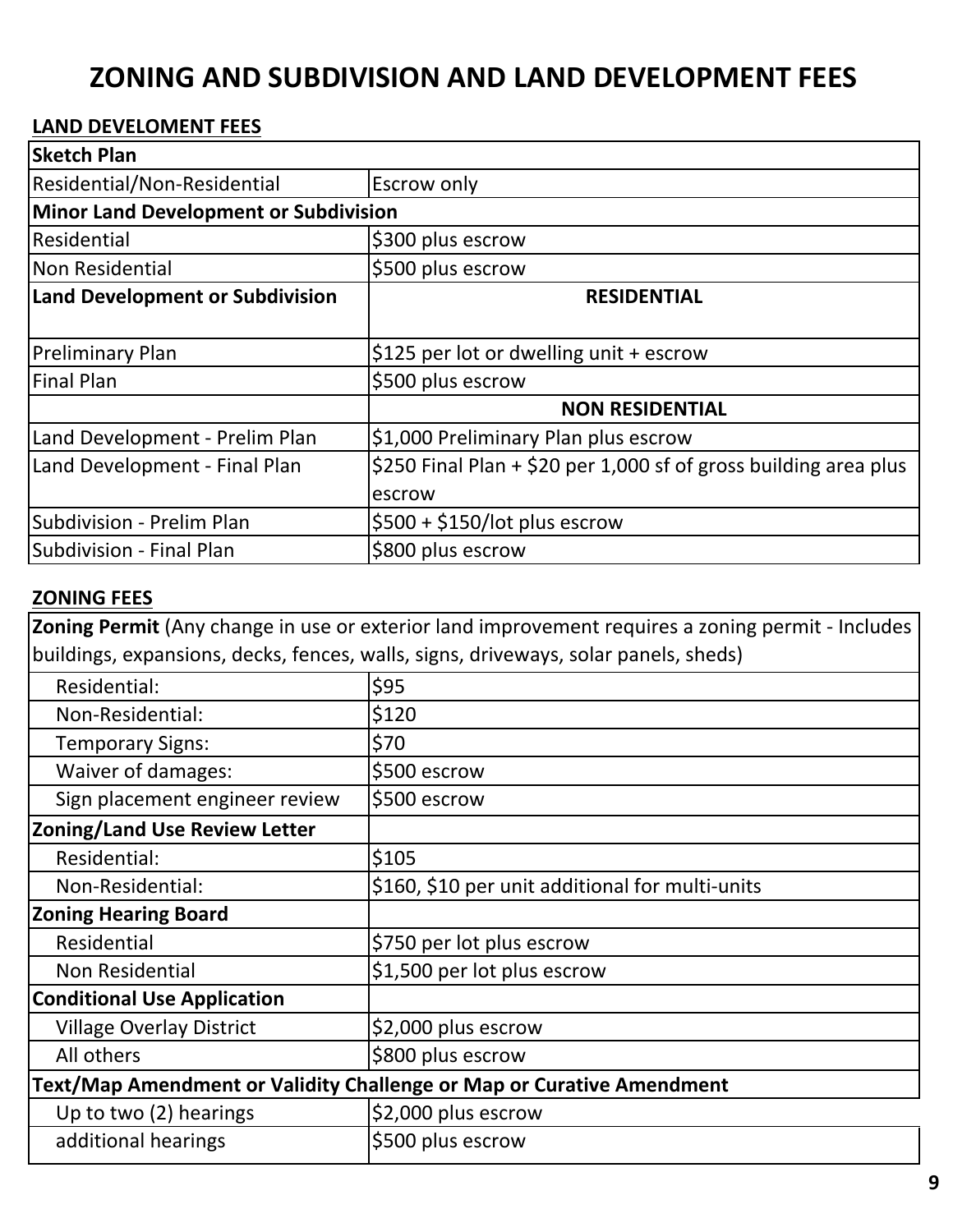| <b>Subdivisions</b>                                    |                                    |
|--------------------------------------------------------|------------------------------------|
| <b>Sketch Plans</b>                                    | \$3,000                            |
| Preliminary & Final                                    |                                    |
| 2-5 lots                                               | \$5,000                            |
| 6-10 lots                                              | \$7,500                            |
| 11-50 lots                                             | \$10,000                           |
| $51+$ lots                                             | \$15,000                           |
| <b>Land Development - Residential</b>                  |                                    |
| <b>Waiver of Land Development</b>                      | \$2,000                            |
| <b>Sketch Plans</b>                                    | \$3,000                            |
| Preliminary & Final                                    |                                    |
| 2-5 lots                                               | \$5,000                            |
| $6-10$ lots                                            | \$7,500                            |
| 11-50 lots                                             | \$10,000                           |
| $51+$ lots                                             | \$15,000                           |
| <b>Land Development-Non-Residential</b>                |                                    |
| <b>Waiver of Land Development</b>                      | \$2,000                            |
| <b>Sketch Plans</b>                                    | \$3,000                            |
| Preliminary                                            | \$10,000                           |
| <b>Final Plan</b>                                      | \$10,000                           |
| <b>Conditional Use Application</b>                     |                                    |
| <b>Village Overlay District</b>                        | \$10,000                           |
| All others                                             | \$2,000                            |
| <b>Zoning Hearing Board</b>                            |                                    |
| All applications                                       | \$1,500                            |
| <b>Validity Challenge or Map or Curative Amendment</b> |                                    |
| All applications                                       | \$4,000                            |
| <b>Professional Services Escrow</b>                    |                                    |
| Misc project reviews/meetings                          | \$500                              |
| <b>DEVELOPMENT IMPACT FEES</b>                         |                                    |
| Open Space - Residential                               | \$1,000 per dwelling unit          |
| Open Space - Non-Residential                           | \$1,000 per 2,000 sf of floor area |
| <b>Traffic Impact</b>                                  | \$2,197.56 per peak hour trip      |

Public Art (Village Overlay District) \$250 per res unit, \$0.30 per sf of non-res floor area